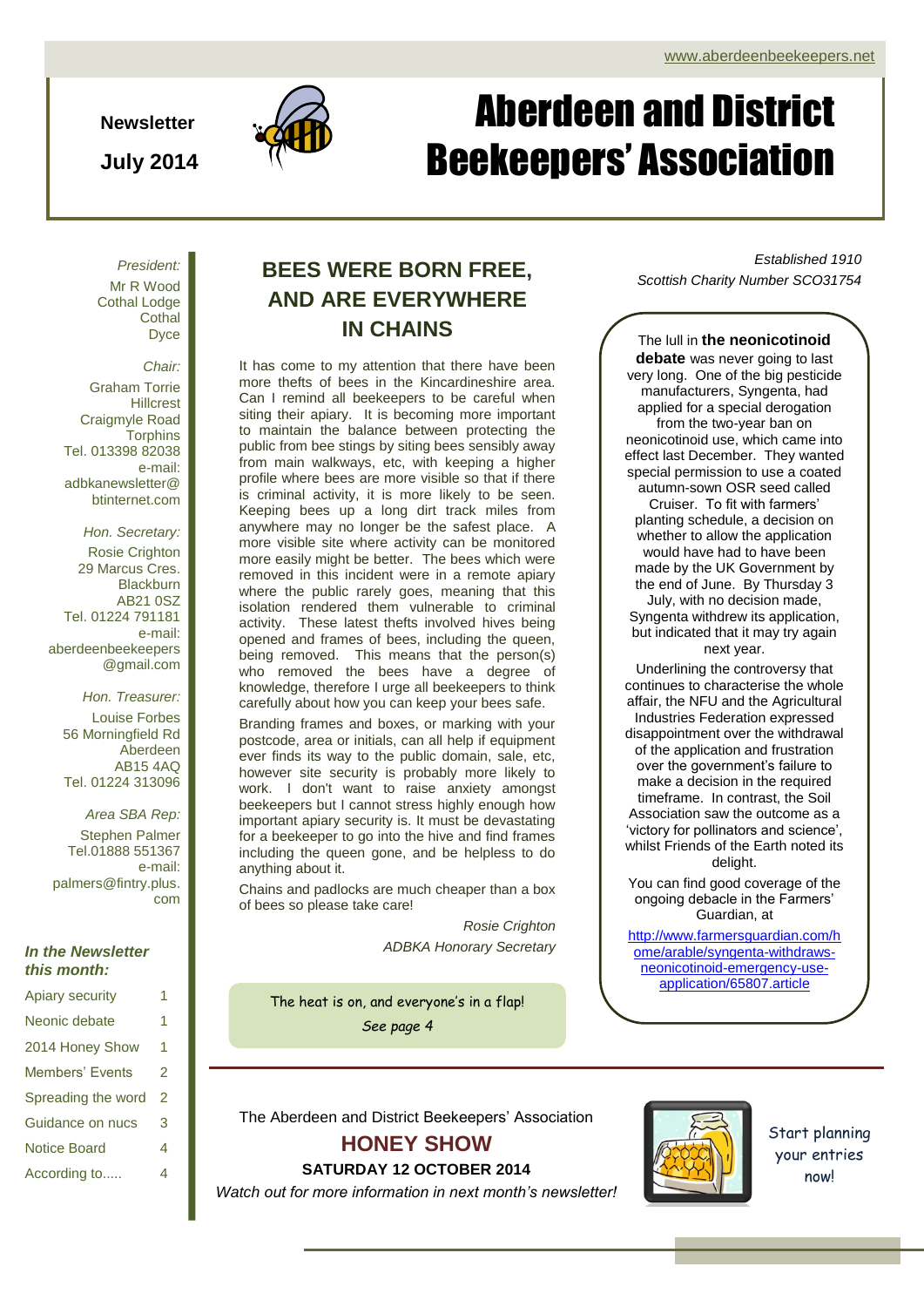# Page 2 of 4 ADBKA Newsletter

## **APIARY DEMONSTRATION: Harvesting honey**

Saturday 26 July at 2.00pm Hillcrest, Craigmyle Road,

Torphins, AB31 4HN

*Heading west on the A980 towards Torphins, you'll spot a Shell petrol station a mile or two from the village. About a mile on from this, look out for a small sign indicating a right turn to Craigmyle. Come up this single track road; Hillcrest is the first house on the right.*

**APIARY DEMONSTRATION: Preparing bees for winter and** 

**Varroa treatment** Saturday 13 September at 2.00pm ADBKA Apiary Crathes Castle, Banchory, AB31 5QJ

Lindsey and Olga MacAuley and John Cooper represented the ADBKA at Aberdeen Council's Britain in Bloom event on 2 July. Here is John spreading the word.



In addition, this year ADBKA members have given talks on beekeeping to a community group at Walker House, Hazelhead, Albyn School senior pupils' Fair Trade Group, Midmar Primary School, Logie Durno Primary School, Albyn School Primary section, Momentum – a brain damage support group in Aberdeen, and Aboyne Ladies Probus.

## **APIARY DEMONSTRATION:**

**Going to the heather – with commercial beekeeper, Murray McGregor**

> Saturday 16 August at 2.00pm Raebush

*Half way along the minor road between the B9119 and the A97. From the south, pass the Burn O'Vat Visitors' Centre, then fork left, signposted 'Raebush'*

*- signage will be posted at site* For those who want to meet up earlier, bring your own picnic to the Burn O' Vat Visitors' Centre car park (postcode AB34 5HB) at 1pm for an informal get together before the apiary visit.

# **AUTUMN LECTURE SERIES: An introduction to bees and beekeeping**

Starts Thursday 18 September at 7.30pm *See the August newsletter for full details*

The Duchy of Lancaster, which provides private income to the Queen, has offered grants to people living within its estates to take up beekeeping. They will fund a beginners' beekeeping course officiated by a beekeeping association, essential equipment including a hive, safety wear and honey extractor as well as a colony of bees.

Not bad, eh?

Sorry. In last month's newsletter we published contact telephone numbers for the ADBKA committee members, but got Ian Douglas' wrong. Ian is based in Westhill and can be contacted on 01224 741 851.

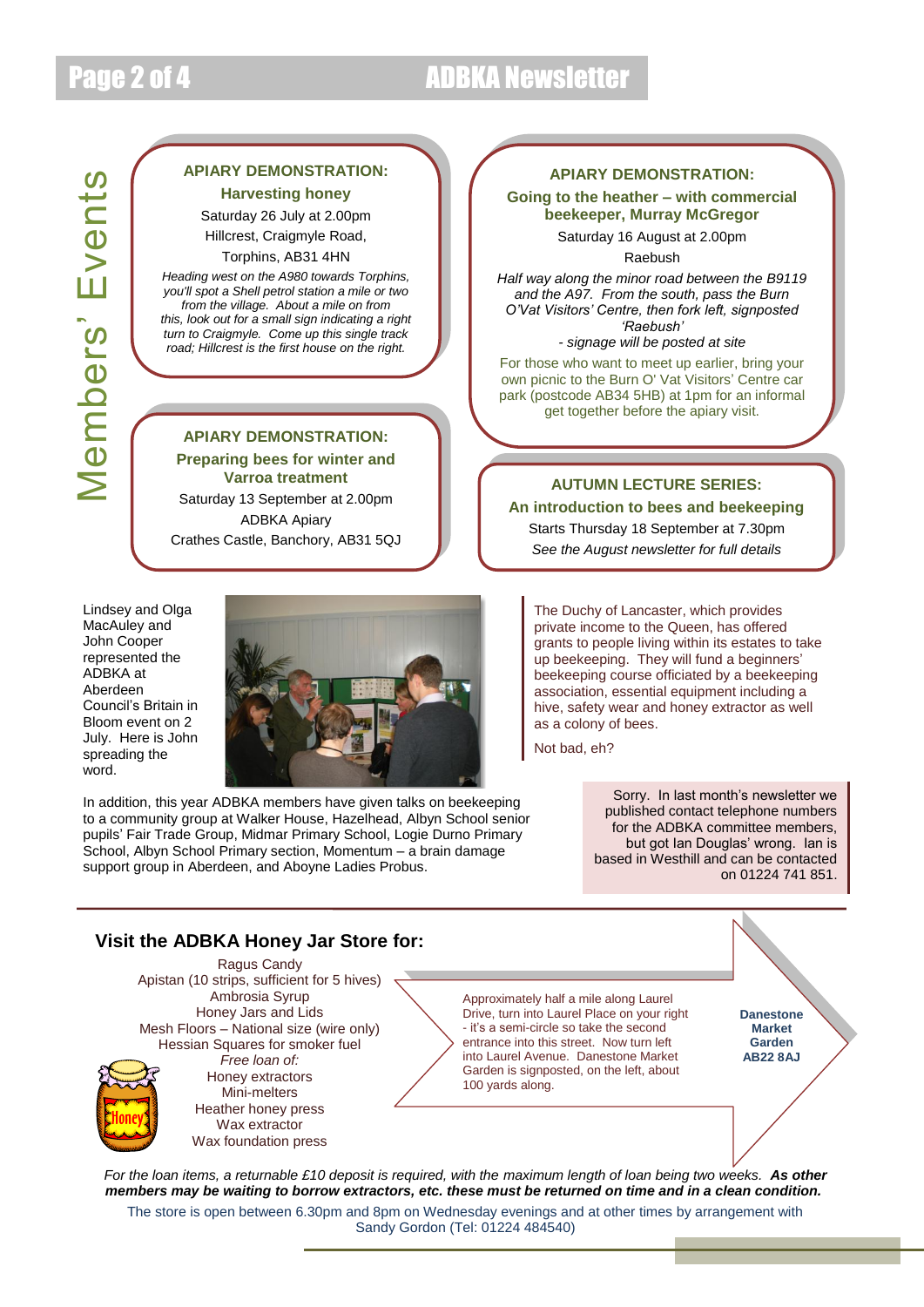## **OBTAINING YOUR FIRST BEES**

*Extract from the SBA's Technical Data Sheet 18:*

There have been many definitions for what constitutes a Nucleus, going back to the original British Standard 1372 of 1947 through to the latest advice on FERA's **factsheets** 

Suffice to say that in summary a Nucleus can comprise of 3 to 5 British Standard (BS) Deep frames of bees with all stages of brood having been laid by a this year's laying queen and sufficient food to allow them to be transported and become settled.

Ideally your Nucleus should be on 5 frames. In Scotland you should avoid getting a 3 frame Nuc after the end of June, a 4 frame perhaps until mid-July. After this time the nucleus should be on 5 fully drawn frames in order to allow it time to build up sufficiently for winter. If you are on large format hives (Langstroth, British Commercial or Dadant) then the above 3, 4 & 5 BS frames can be translated to 2 up to mid-July and 3 thereafter as the frame sizes are much larger. Ideally the bees you source should be from your area as bees become acclimatised to their local environment. Use a reputable supplier and don't be afraid to ask for references. Bees are also supplied in "Packages". A Package is 1.5 to 2 kg of worker bees, a Queen and

### *A note of caution, from Tony Harris, General Secretary of the Scottish Beekeepers' Association:*

This is a warning to be extra careful if you are offered bees by someone you don't know. There are unfortunately unscrupulous people out there who will rip off new beekeepers, so don't part with any cash until you have taken some precautions.

One of our members has just bought 5 nucs off a guy north of Inverness way. 2 of the nucs had no queen but sealed queen cells, no eggs or larvae and few bees. The other 3 had a laying queen but as little as 2 frames of bees. I inspected them but only after they had been paid for. They cost £120 each!

If you don't know the seller ask to see inside the nucs before you buy. Ask to see the queen and the brood etc. if you are inexperienced try and get an experienced beekeeper to check the bees out before you buy. Any reputable seller of bees will be happy for a pre-inspection visit.

If you are looking to buy bees contact your Local Association Secretary or Area Rep as they should be able to advise.

sugar or candy in a ventilated shipping container. Packages are unusual in the UK and would only be suitable for Scotland if obtained before mid-May by professional beekeepers. You may also come across "Mini-Nucs". These are essentially very small hives used for queen breeding and only contain a cupful or so of bees. They should NOT be on offer for sale. This specification however deals with Nuclei on full size BS (or larger format) Deep frames.

### **Specification - A Good 5 BS Deep Frame Nucleus will**:

- Have a good quality, young laying queen ideally from your area
- Have all stages of brood
- Have at least 3 frames with brood
- Be free of signs of disease (ask advice of your local Bee Inspector)
- Have at least 4 frames covered with bees
- Have the equivalent of a full comb of stored honey and half a frame of pollen.
- Have good quality frames and all frames fully drawn out
- Have been examined by a competent person prior to purchase
- Include a statement of what Varroa treatments, if any, have been given

Don't miss the SBA's Autumn Convention, to be held in the SRUC's Barony Campus, Parkgate, Dumfries on Saturday 27 September.

For more information, see [http://www.scottishbeekee](http://www.scottishbeekeepers.org.uk/) [pers.org.uk/](http://www.scottishbeekeepers.org.uk/)

or contact Mike Thornley on 01436 820493

#### **Delivery Container**

Your nucleus may arrive in a Nucleus hive, in a temporary transportation box (usually plywood with ventilation strips) or if sourced locally, you may collect the five frames in your own hive. If the latter, it is best to deliver your hive with 2 dummies and four frames of foundation to the supplier a few days before collection – he can then install the 5 frame Nucleus of bees ready for you to collect.

#### **Sourcing bees outside your area**

If you "import" bees, (and as stated above, please make all attempts to source local bees), you must be very careful to observe the relevant import rules. These are aimed at controlling the spread of pests and diseases. Guidance is given on FERA's National Bee Unit BeeBase website.

The full text of Technical Data Sheet 18 can be found at [http://www.scottishbeekeepers.org.uk/PracticalBee](http://www.scottishbeekeepers.org.uk/PracticalBeekeeping/TechnicalDataSheets.aspx) [keeping/TechnicalDataSheets.aspx](http://www.scottishbeekeepers.org.uk/PracticalBeekeeping/TechnicalDataSheets.aspx) The BeeBase website is at <https://secure.fera.defra.gov.uk/beebase/index.cfm>

## **NYPD's Bee Cop Dishes on New Doc** *Burt's Buzz* **and Beekeeping in the Big City**

With a headline like that, who cares what the story is? Not me. But if you want to go further, see [http://www.people.com/article/burts-buzz-tony-bees](http://www.people.com/article/burts-buzz-tony-bees-bee-cop-interview)[bee-cop-interview](http://www.people.com/article/burts-buzz-tony-bees-bee-cop-interview)